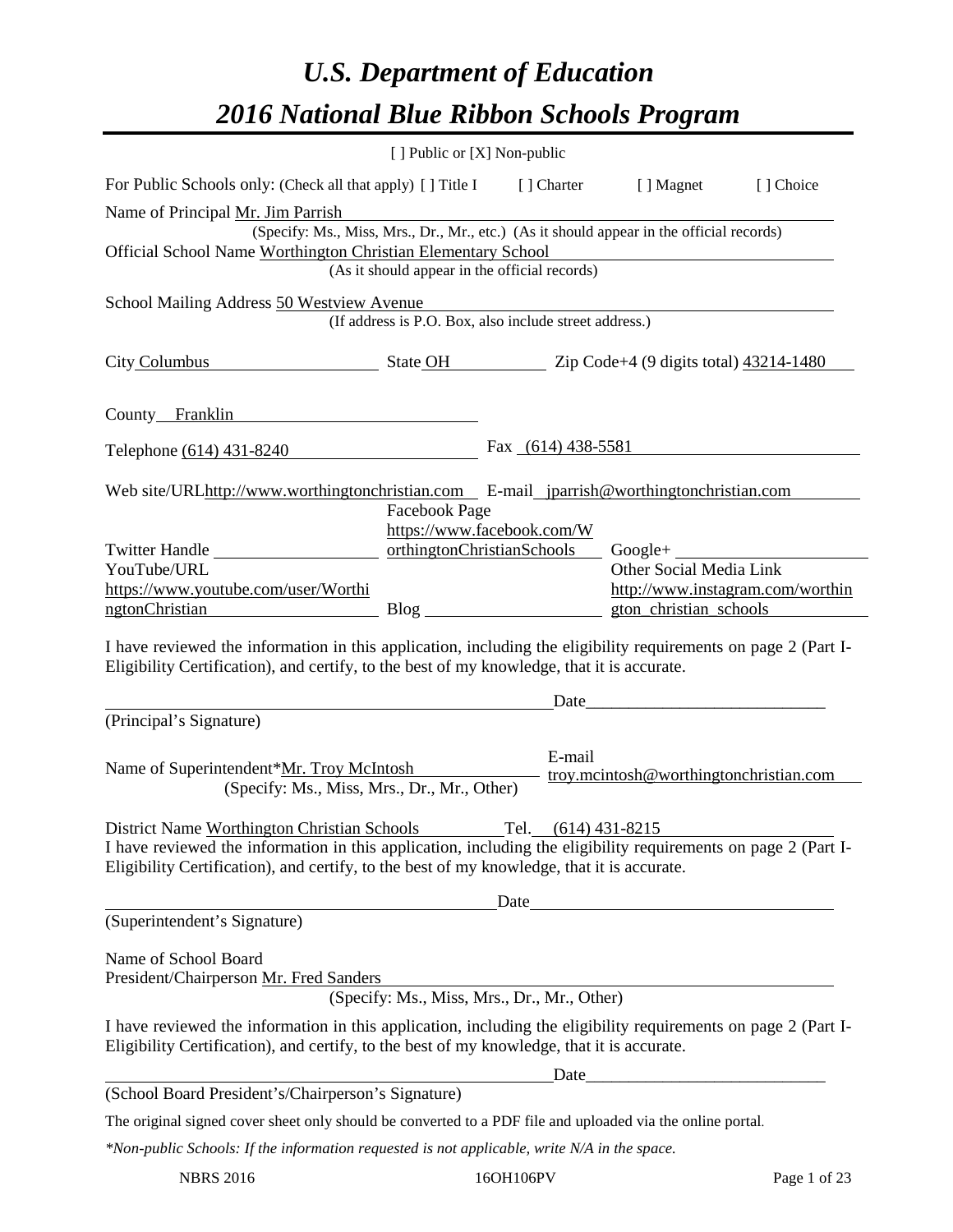The signatures on the first page of this application (cover page) certify that each of the statements below, concerning the school's eligibility and compliance with U.S. Department of Education and National Blue Ribbon Schools requirements, are true and correct.

- 1. The school configuration includes one or more of grades K-12. (Schools on the same campus with one principal, even a K-12 school, must apply as an entire school.)
- 2. The public school has met their state's accountability requirements (i.e., avoided sanctions) in participation, performance in reading (or English language arts) and mathematics, and other academic indicators (i.e., attendance rate and graduation rate) using the most recent accountability results available for the year prior to nomination.
- 3. To meet final eligibility, a public school must meet the state's accountability requirements (i.e., avoided sanctions) in participation, performance in reading (or English language arts) and mathematics, and other academic indicators (i.e., attendance rate and graduation rate) for the year in which they are nominated (2015-2016) and be certified by the state representative. Any status appeals must be resolved at least two weeks before the awards ceremony for the school to receive the award.
- 4. If the school includes grades 7 or higher, the school must have foreign language as a part of its curriculum.
- 5. The school has been in existence for five full years, that is, from at least September 2010 and each tested grade must have been part of the school for the past three years.
- 6. The nominated school has not received the National Blue Ribbon Schools award in the past five years: 2011, 2012, 2013, 2014, or 2015.
- 7. The nominated school has no history of testing irregularities, nor have charges of irregularities been brought against the school at the time of nomination. The U.S. Department of Education reserves the right to disqualify a school's application and/or rescind a school's award if irregularities are later discovered and proven by the state.
- 8. The nominated school or district is not refusing Office of Civil Rights (OCR) access to information necessary to investigate a civil rights complaint or to conduct a district-wide compliance review.
- 9. The OCR has not issued a violation letter of findings to the school district concluding that the nominated school or the district as a whole has violated one or more of the civil rights statutes. A violation letter of findings will not be considered outstanding if OCR has accepted a corrective action plan from the district to remedy the violation.
- 10. The U.S. Department of Justice does not have a pending suit alleging that the nominated school or the school district as a whole has violated one or more of the civil rights statutes or the Constitution's equal protection clause.
- 11. There are no findings of violations of the Individuals with Disabilities Education Act in a U.S. Department of Education monitoring report that apply to the school or school district in question; or if there are such findings, the state or district has corrected, or agreed to correct, the findings.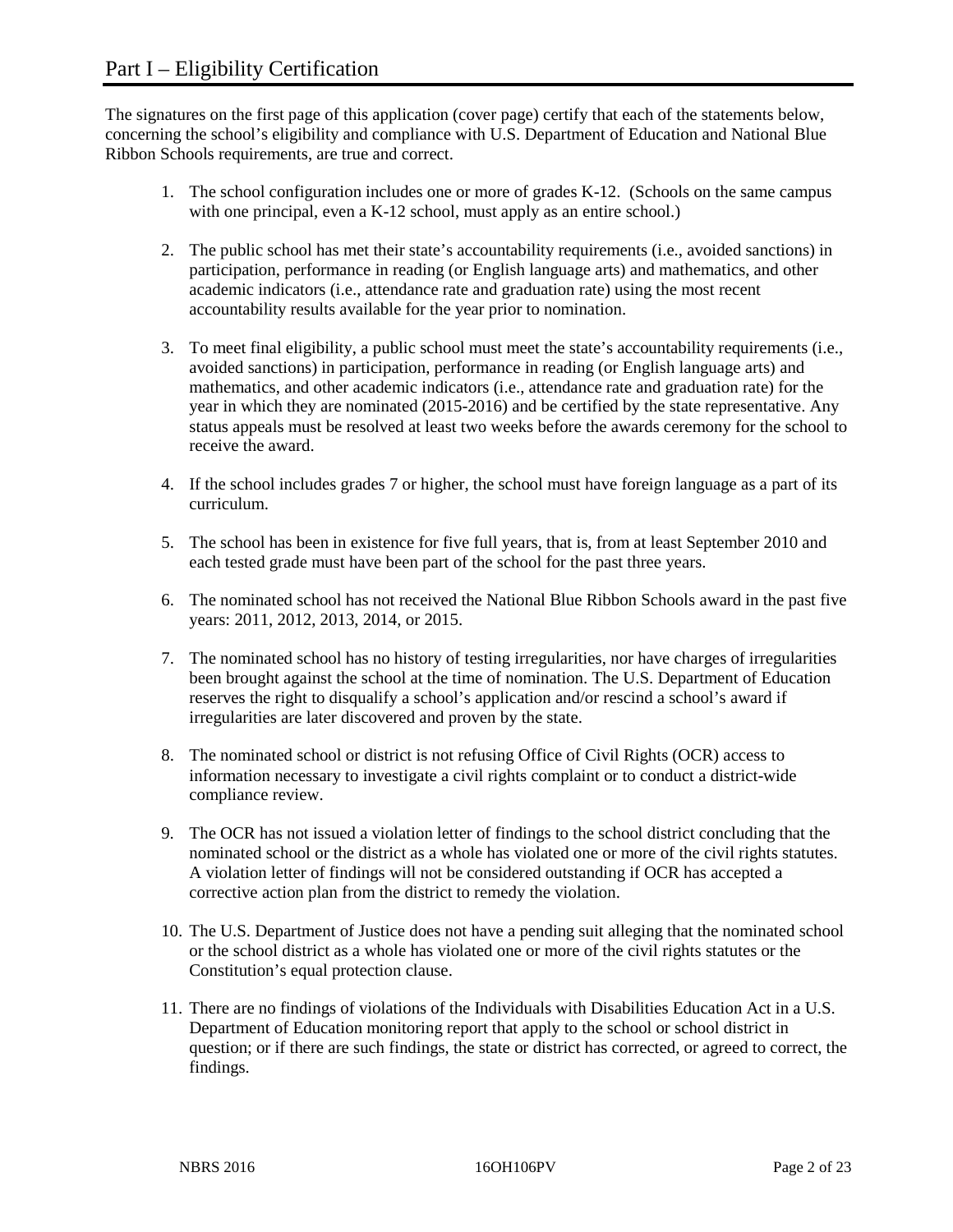#### **Data should be provided for the most recent school year (2015-2016) unless otherwise stated.**

**DISTRICT** (Question 1 is not applicable to non-public schools)

| Ι. | Number of schools in the district<br>(per district designation): | $\underline{0}$ Elementary schools (includes K-8)<br>0 Middle/Junior high schools<br>0 High schools |
|----|------------------------------------------------------------------|-----------------------------------------------------------------------------------------------------|
|    |                                                                  | $0 K-12$ schools                                                                                    |

0 TOTAL

**SCHOOL** (To be completed by all schools)

- 2. Category that best describes the area where the school is located:
	- [] Urban or large central city [ ] Suburban with characteristics typical of an urban area [X] Suburban [ ] Small city or town in a rural area [ ] Rural
- 3. Number of students as of October 1, 2015 enrolled at each grade level or its equivalent in applying school:

| Grade                           | # of         | # of Females | <b>Grade Total</b> |
|---------------------------------|--------------|--------------|--------------------|
|                                 | <b>Males</b> |              |                    |
| <b>PreK</b>                     | 0            | 0            | 0                  |
| K                               | 0            | 0            | $\Omega$           |
| 1                               | 28           | 23           | 51                 |
| $\overline{2}$                  | 29           | 30           | 59                 |
| 3                               | 26           | 32           | 58                 |
| 4                               | 26           | 30           | 56                 |
| 5                               | 30           | 22           | 52                 |
| 6                               | 0            | 0            | $\theta$           |
| 7                               | 0            | $\theta$     | 0                  |
| 8                               | 0            | 0            | 0                  |
| 9                               | 0            | 0            | 0                  |
| 10                              | 0            | 0            | $\theta$           |
| 11                              | $\theta$     | 0            | $\Omega$           |
| 12 or higher                    | 0            | 0            | $\theta$           |
| <b>Total</b><br><b>Students</b> | 139          | 137          | 276                |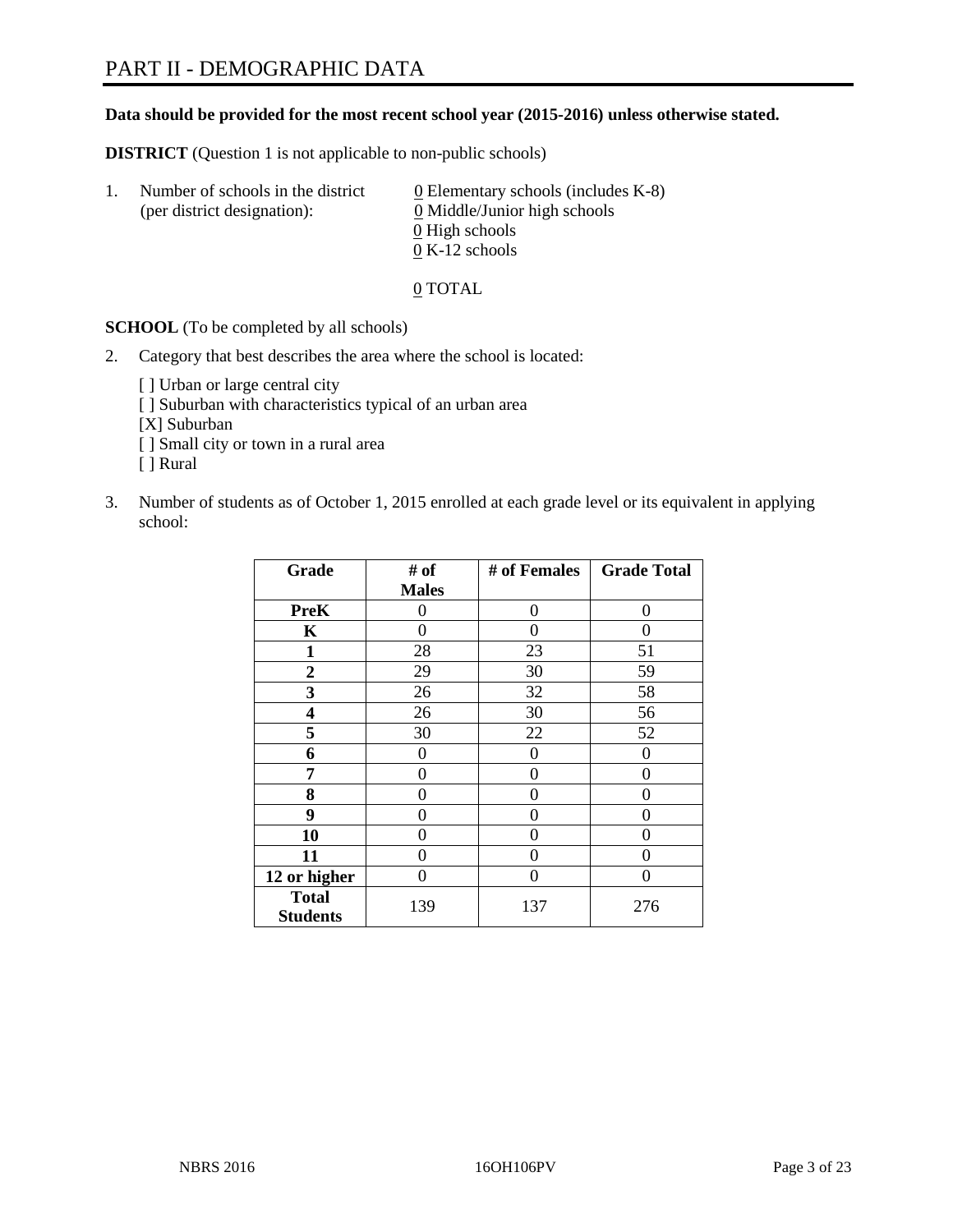4. Racial/ethnic composition of  $\qquad 0\%$  American Indian or Alaska Native the school: 4 % Asian

 % Black or African American % Hispanic or Latino % Native Hawaiian or Other Pacific Islander 78 % White % Two or more races **100 % Total**

(Only these seven standard categories should be used to report the racial/ethnic composition of your school. The Final Guidance on Maintaining, Collecting, and Reporting Racial and Ethnic Data to the U.S. Department of Education published in the October 19, 2007 *Federal Register* provides definitions for each of the seven categories.)

5. Student turnover, or mobility rate, during the 2014 – 2015 school year: 5%

This rate should be calculated using the grid below. The answer to (6) is the mobility rate.

| <b>Steps For Determining Mobility Rate</b>         | Answer |
|----------------------------------------------------|--------|
| (1) Number of students who transferred to          |        |
| the school after October 1, 2014 until the         | 5      |
| end of the 2014-2015 school year                   |        |
| (2) Number of students who transferred             |        |
| <i>from</i> the school after October 1, 2014 until | 8      |
| the end of the 2014-2015 school year               |        |
| (3) Total of all transferred students [sum of      | 13     |
| rows $(1)$ and $(2)$ ]                             |        |
| (4) Total number of students in the school as      | 276    |
| of October 1, 2014                                 |        |
| $(5)$ Total transferred students in row $(3)$      | 0.047  |
| divided by total students in row (4)               |        |
| $(6)$ Amount in row $(5)$ multiplied by 100        | 5      |

6. English Language Learners (ELL) in the school:  $0\%$ 

0 Total number ELL

Specify each non-English language represented in the school (separate languages by commas):

7. Students eligible for free/reduced-priced meals:  $0\%$ 

Total number students who qualify:  $\qquad 0$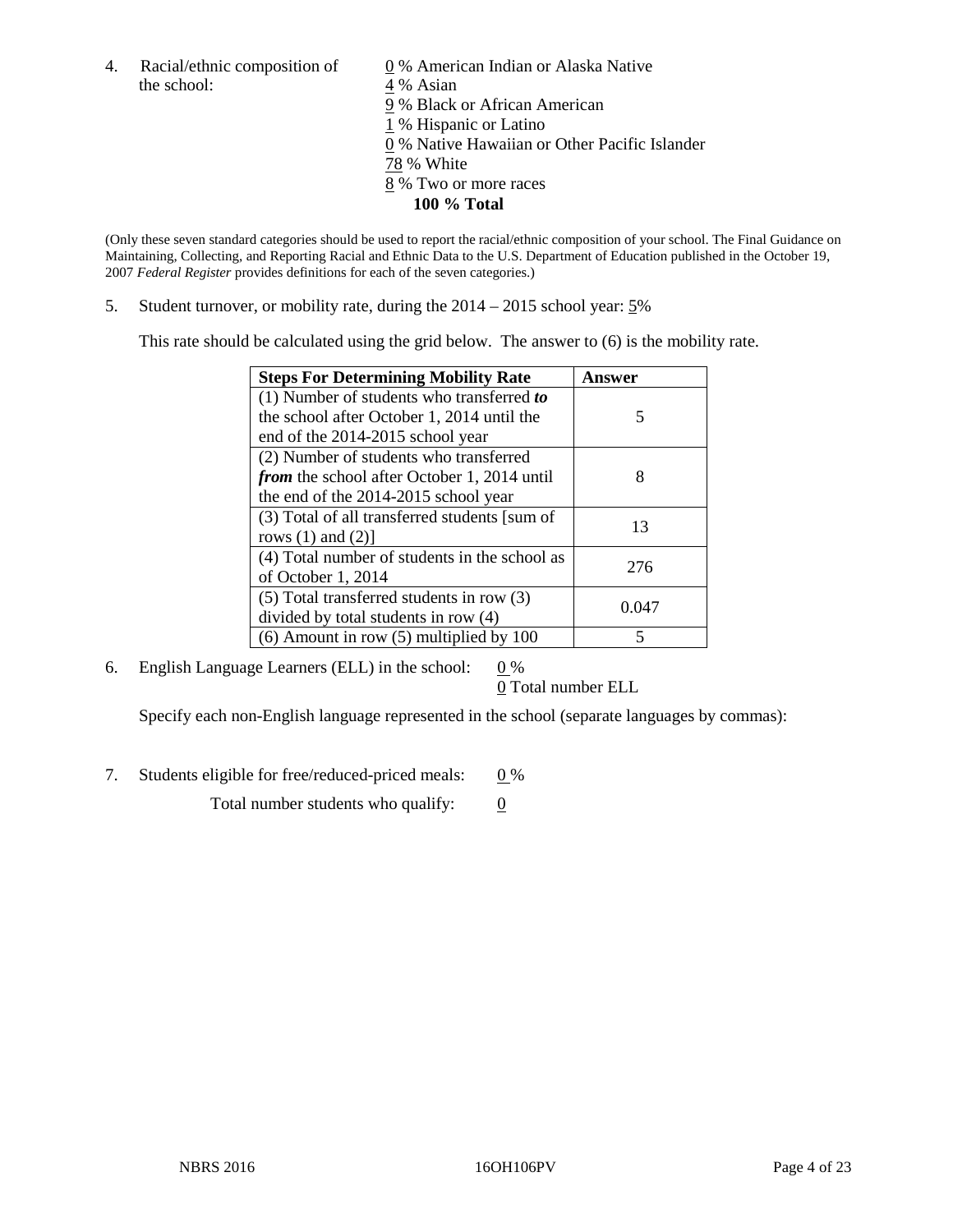Indicate below the number of students with disabilities according to conditions designated in the Individuals with Disabilities Education Act. Do not add additional conditions. It is possible that students may be classified in more than one condition.

| 2 Autism                              | 0 Orthopedic Impairment                 |
|---------------------------------------|-----------------------------------------|
| 0 Deafness                            | 13 Other Health Impaired                |
| 0 Deaf-Blindness                      | 3 Specific Learning Disability          |
| 0 Emotional Disturbance               | 50 Speech or Language Impairment        |
| 0 Hearing Impairment                  | 0 Traumatic Brain Injury                |
| 0 Mental Retardation                  | 0 Visual Impairment Including Blindness |
| $\underline{0}$ Multiple Disabilities | <b>0</b> Developmentally Delayed        |

- 9. Number of years the principal has been in her/his position at this school:  $12$
- 10. Use Full-Time Equivalents (FTEs), rounded to nearest whole numeral, to indicate the number of school staff in each of the categories below:

|                                       | <b>Number of Staff</b> |
|---------------------------------------|------------------------|
| Administrators                        |                        |
| Classroom teachers                    | 13                     |
| Resource teachers/specialists         |                        |
| e.g., reading, math, science, special | 6                      |
| education, enrichment, technology,    |                        |
| art, music, physical education, etc.  |                        |
| Paraprofessionals                     |                        |
| Student support personnel             |                        |
| e.g., guidance counselors, behavior   |                        |
| interventionists, mental/physical     |                        |
| health service providers,             |                        |
| psychologists, family engagement      |                        |
| liaisons, career/college attainment   |                        |
| coaches, etc.                         |                        |

11. Average student-classroom teacher ratio, that is, the number of students in the school divided by the FTE of classroom teachers, e.g.,  $22:1$  21:1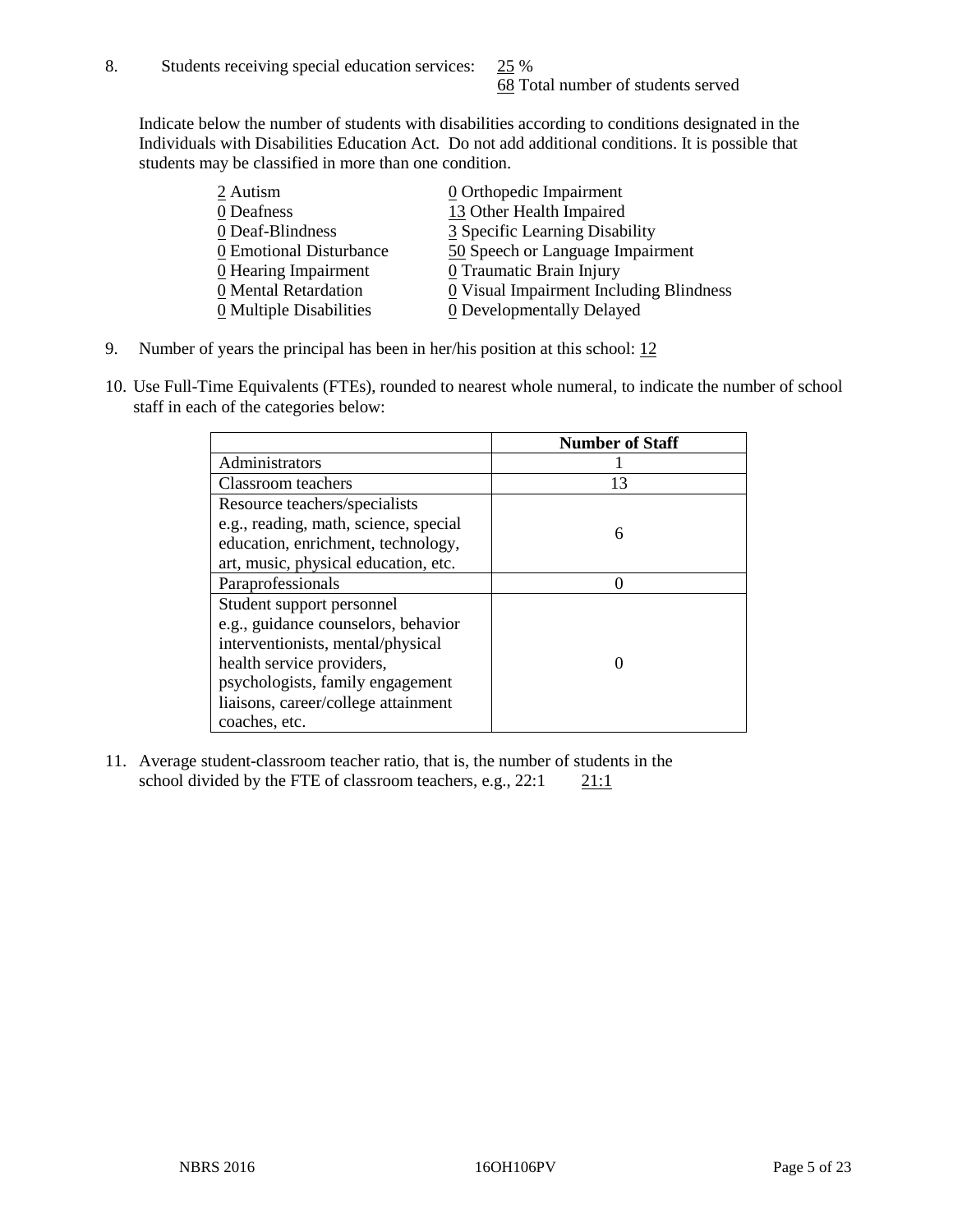12. Show daily student attendance rates. Only high schools need to supply yearly graduation rates.

| <b>Required Information</b> |     | 2014-2015   2013-2014 | $2012 - 2013$ | 2011-2012 | 2010-2011 |
|-----------------------------|-----|-----------------------|---------------|-----------|-----------|
| Daily student attendance    | 97% | 97%                   | 96%           | 96%       | 97%       |
| High school graduation rate | 0%  | 0%                    | $0\%$         | 9%        | 0%        |

#### 13. **For high schools only, that is, schools ending in grade 12 or higher.**

Show percentages to indicate the post-secondary status of students who graduated in Spring 2015.

| <b>Post-Secondary Status</b>                  |    |
|-----------------------------------------------|----|
| Graduating class size                         |    |
| Enrolled in a 4-year college or university    | 0% |
| Enrolled in a community college               | 0% |
| Enrolled in career/technical training program | 0% |
| Found employment                              | 0% |
| Joined the military or other public service   | 0% |
| Other                                         | 0/ |

14. Indicate whether your school has previously received a National Blue Ribbon Schools award. Yes No X

If yes, select the year in which your school received the award.

15. In a couple of sentences, provide the school's mission or vision statement.

Worthington Christian Schools develops the mind of Christ in students through rigorous intellectual, creative and physical pursuits.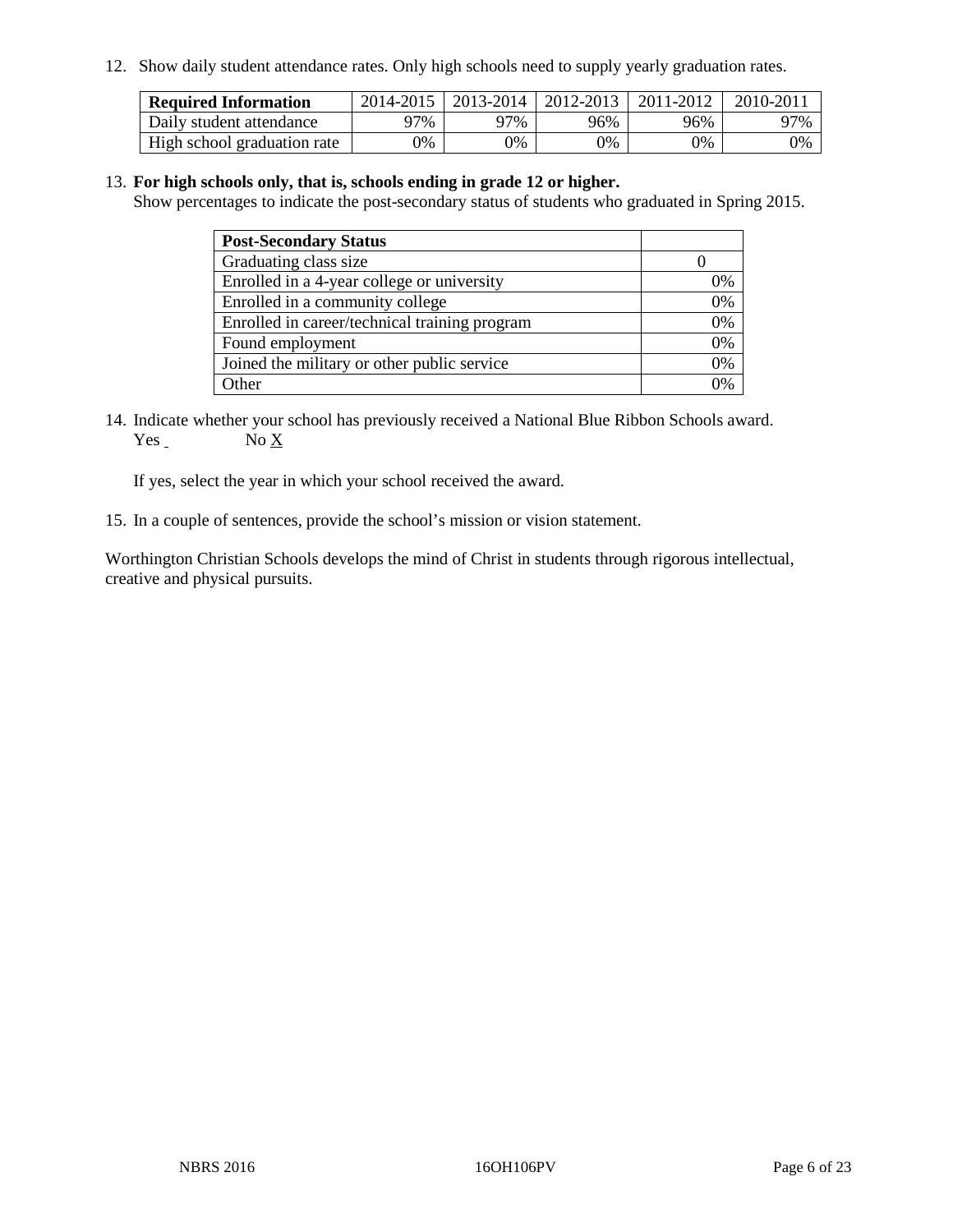# PART III – SUMMARY

The nature of Worthington Christian Elementary School is tightly tied to its identity and mission as a Christian school. This identity flows out of a worldview shared throughout the school community that teaches that knowledge and learning have real meaning and purpose in the lives of our students. This worldview also emphasizes the value of each student and the necessity to educate the whole child through "rigorous intellectual, creative and physical pursuits." Learning is taught as both a duty and an act of worship to God.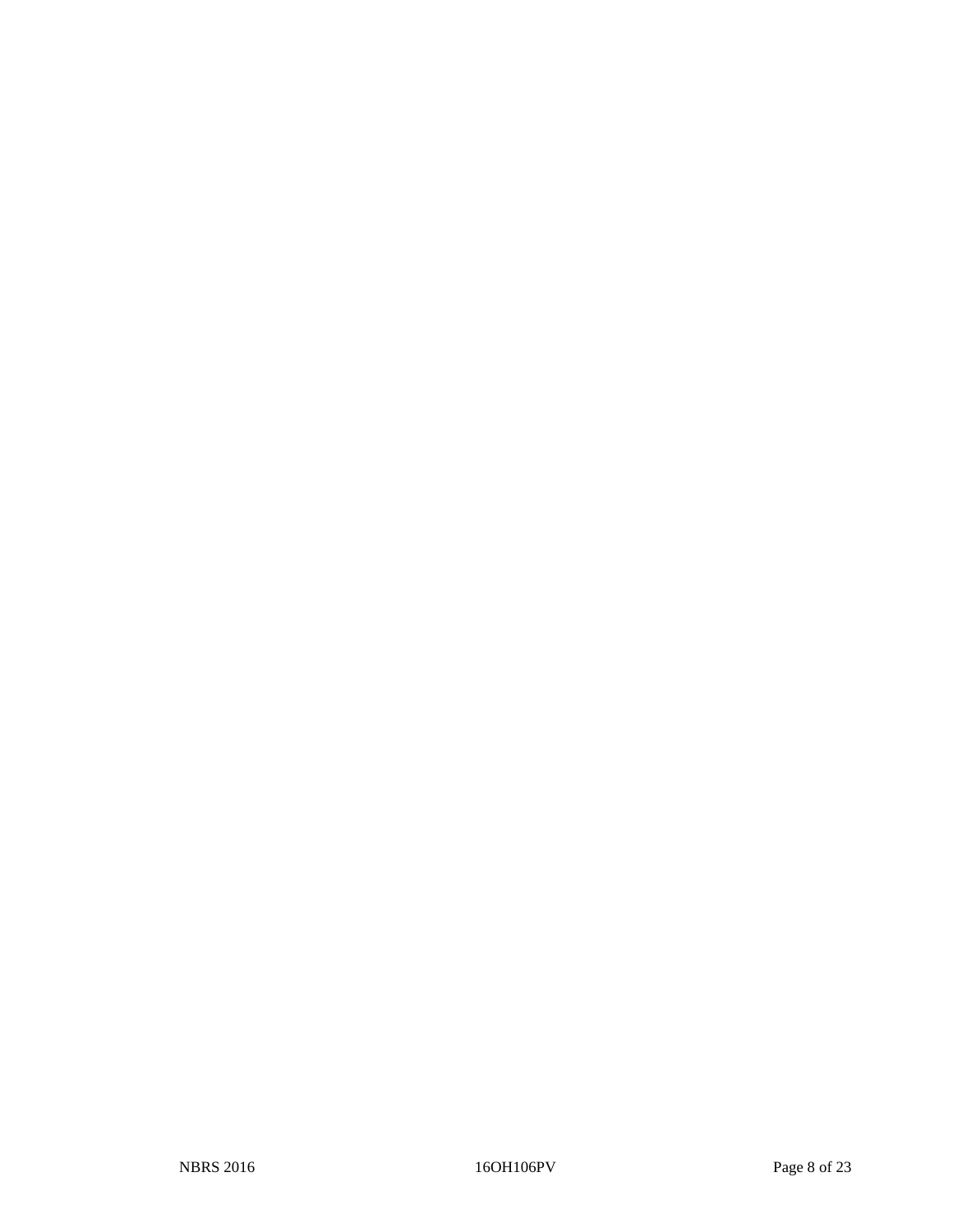# **1. Core Curriculum:**

Worthington Christian Elementary School (WCES) embraces a rigorous curriculum for all of its students, which includes students along a range of ability levels. The curriculum is rich in literacy, writing and mathematics. It includes high expectations along with diagnostic assessments and intervention when necessary. As an independent school, we are free to design our curriculum in a way that aligns with our mission and standards rather than aligning it to prescribed state learning standards. The effect is that our curriculum works from within a Christian framework for teaching and learning in a manner that we believe leads to superior results. Our methods tend to be traditional, combined with best practices that we identify as useful. The following is a brief summary of our approach in each core curriculum area:

Reading/English language arts: This tends to be our students' highest performing discipline. Our framework includes regular diagnostics and individualized approaches to guided reading and reading practice. Students are given significant access to books and a structure to significant reading practice. The primary grades emphasize instruction on phonemic awareness but place it within the context of real literature. An integrated approach to writing begins in third grade through a curriculum partnership with the Institute for Excellence in Writing (IEW). This includes an emphasis on both style and structure, grammar and vocabulary, and modeling through experiences and interactions with excellent writing. Students practice writing and receive feedback across disciplines.

Mathematics: The school's approach to mathematics instruction is rooted in moving students from a concrete understanding of concepts to a pictorial understanding and finally to an abstract understanding. Early instruction relies heavily on the use of three-dimensional manipulatives for counting, grouping, and application of operations. Students then move to two-dimensional pictorial modeling of concepts and spend significant time modeling mathematic operations. Eventually, the students are given opportunities to think abstractly about these concepts using numerical representations. This approach allows the classroom teacher to easily differentiate instruction based upon where the student is in his/her understanding. Those needing additional time in the concrete stage may remain there while other students move into the pictorial or abstract stages. Students are taught problem solving techniques, including how to use and evaluate multiple approaches to problems. The school also has invested in significant teacher training and parent education to provide necessary support for students.

Science: The school's curricular approach to elementary science is grounded in basic data collection and analysis, observational skills, experiential learning and longer term projects. This includes quite a bit of cross-over with the math curriculum as it involves counting, numerical operations, graphing and interpreting and solving more complex word problems. Observational skills are developed through longer term projects such as a bird identification project in which students must observe and identify types and habits of various bird species found at feeders students build for their yards. Health and nutrition education, including objectives like identifying nutritional information on foods, building a balanced diet, tooth brushing, and exercise, is part of the science curriculum. The school's success in developing a healthy school is evidenced by it being recognized nine times as a Governor's Buckeye Best Healthy School for its instructional and education practices.

Social studies/history: The primary curricular objectives in social studies focus on citizenship, community, local and national history and geography. Beginning in primary grades the students learn what it means to be members of various communities and the incumbent responsibilities and rights within them. This includes things like family, neighborhoods and local communities, but also the rights and responsibilities of national citizenship. Local history is studied beginning in third grade when students must research and create a presentation on an aspect of their local community's history. In fourth grade, a large portion of the year is used to learn major events and issues in Ohio history, in addition to major themes of geography. Fifth grade begins an introduction to major events and issues in American history.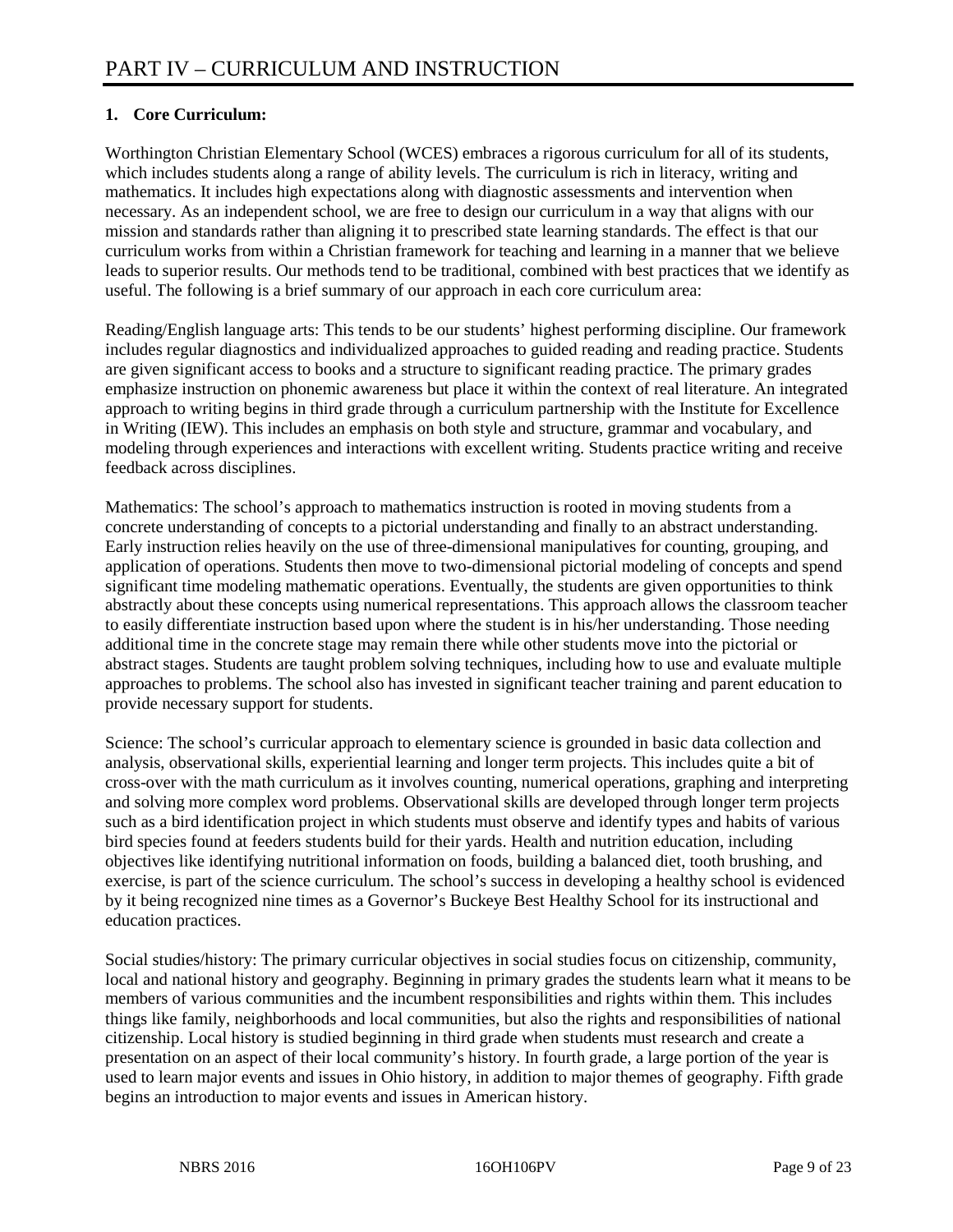#### **2. Other Curriculum Areas:**

Worthington Christian Elementary believes that a full and dynamic curriculum is vital to the intellectual, creative and physical development of its students. Areas outside of the core curriculum are critical to this development. These "non-core" instructional areas are worthy of study in their own right but also develop the kind of thought that assists students in the core areas as well. These areas include study of creative thinking, healthy lifestyles, persistence in overcoming challenges, cooperative learning, and applying technological solutions to problems students encounter.

Arts: Teaching toward a Christian worldview requires that students develop a creative and aesthetic sense from their earliest years in school. All students receive musical and fine arts instruction for 100 minutes per week. Music instruction emphasizes learning the rudiments of music, both vocally and instrumentally. Students learn to read music, match and create tones and pitches, identify different musical styles, composers and historical pieces, and perform musical pieces. Beginning in third grade, approximately 40- 45% of all students participate in elective strings instruction, which includes violin, viola and cello. These students receive beginning and intermediate instruction in the elementary school but many continue to progress to advanced instruction as they move through the school's middle and high schools. Fine arts instruction concentrates on fundamentals of line and color, composition and form. Units on weaving and pottery make strong connections to social studies as the students investigate the historical importance of these arts to people groups in other cultures. Students create a portfolio of work each year that culminates in a spring art show for all grade levels.

Physical education/health/nutrition: The school believes that it must teach students the importance of care and use of their bodies. This includes kinesthetic instruction as well as health and nutrition. All students receive 50 minutes of physical education instruction per week. The curriculum emphasizes physical fitness and the development of play and lifetime skills, teamwork, and sportsmanship.

Technology: All students receive 50 minutes of direct instruction on technology skills and the use of technology in their learning. The instruction during class is designed to assist them in making the best use of the technology available to them in the classroom, including the internet, netbooks, Microsoft Office products, iPads, educational apps and basic keyboarding. Because of the emphasis on the use of technology in learning, the technology instructor regularly works with classroom teachers to help them design lessons which use available technology. These include students creating PowerPoint presentations and reports, Prezi presentations that flow out of literature circles on themes of books, smart response systems that gauge students learning and provide valuable feedback to teachers, internet safety and technology etiquette.

Library: All students receive weekly library instruction on the use of the library's resources. There are also open access times available throughout the week. Instruction includes an introduction to research techniques and use of resources like INFOhio's online database, navigating the Dewey Decimal System and finding one's way around a library, and standards for internet safety. The librarian leads book talks and discussion groups, arranges for personal visits from published authors that engage students in the writing process, plans a Celebrate Reading Week and provides teachers with literature than can be used across the curriculum in their classrooms.

Theology: In keeping with the school's mission, daily instruction on Christian theology provides a unifying element across the curriculum. The primary objective is to provide students with a concrete understanding of the grand narrative of the biblical story, including locating the people, places and events within the narrative. The importance of a theological understanding for WCES students cannot be understated. Theological concepts are integrated across the curriculum as a vital component of student learning. It provides context, meaning, and understanding in all disciplines. The school believes that a full understanding of other disciplines is not possible without an understanding of how theology speaks to them.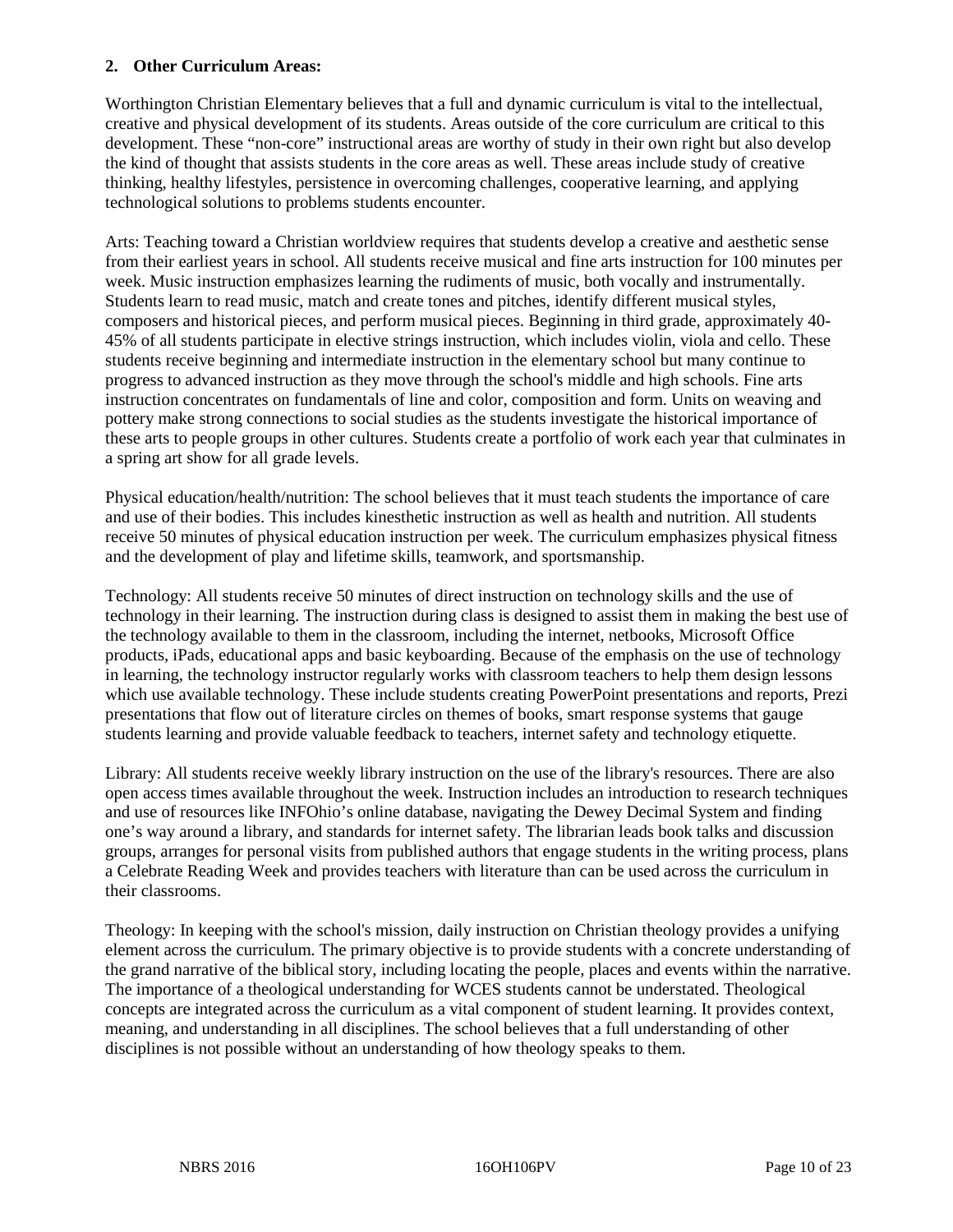#### **3. Instructional Methods and Interventions:**

As a private institution, Worthington Christian is not obligated by law to differentiate instruction to meet various learning needs, however it is a high priority given our Christian mission to serve the greater community and to help all students to flourish. The school believes that whenever possible, it is called by God's grace to serve the needs of those who do not learn best in a traditional setting. Intervention services are provided by educated and licensed special education teachers in Kindergarten through fifth grade. With an emphasis on early detection and intervention, support teams are established for students who are struggling with their regular class work. Following consultation with families, strategies are put in place to meet student needs both individually through direct one-on-one instruction as well as accommodations and modifications in the regular classroom. Intervention specialists pre-teach lessons to students where struggles are anticipated, they coach students through studying and learning strategies, and speech-language pathologists provide specific speech and language services for students in the earliest grades in order to provide them with the tools necessary to tackle advanced work.

Classroom teachers, in consultation with the Intervention Team, provide differentiated instruction to students with diagnosed learning challenges. Students are given extra learning scaffolding as they progress through their schoolwork. Examples would include extra questions in preparation for new material, additional visuals for struggling students, access to manipulatives, and extra time as appropriate. When appropriate, the intervention staff also provides direct instruction to students who are having more significant difficulties. Individual work on phonemic awareness helps students overcome challenges in obtaining early literacy. Re-teaching lessons where struggling students failed to meet grade level standards allows students and teachers to keep pace with their yearly learning goals.

WCES also seeks to enrich the educational lives of students who are gifted with exceptional academic abilities. An enrichment program for students who qualify allows opportunities for students to enhance their potential through collaboration, innovation, and problem solving. Students are challenged to engage in inquiry, take intellectual risks, exercise critical thinking, and reflect upon and develop individual talents. This program is reserved for students whose achievement represents approximately the top five percent of all Worthington Christian students and access is granted through standardized test scores measured against national norms and the approval of their classroom teacher. Beyond this enrichment program, Worthington Christian has begun a partnership with Northwestern University that identifies academic talent as early as the third grade and begins testing students with above grade level ability. This program is voluntary, and it occurs beyond the scope of the school day, but based on most recent test data more than seventy percent of Worthington Christian Elementary School students qualify for this advanced opportunity.

#### **4. Assessment for Instruction and Learning and Sharing Assessment Results:**

The school maintains a rich bank of assessment data on student achievement. This data is collected on a daily basis through short cycle assessments and through various standardized assessments that are taken on a regular basis throughout the school life of each student. Because the school has no high-stakes testing, it is free to use all assessment data for its most valuable purpose – analyzing individual and collective student achievement in all areas of our curriculum. As a result, what the school believes to be best practices in curriculum and instruction drives the school's assessment results rather than allowing the assessment to drive the curriculum and instruction.

Nevertheless, WCES teachers understand the importance of using evaluative and formative assessment to maintain high levels of achievement. This is the primary professional development goal for the school this year. Three full professional development days have already been devoted to properly aligning instructional objectives to assessment through the creation of an assessment blueprint. A fourth day will occur in March 2016 at which our consultant will return to provide feedback to teachers on the process they have been using.

The school uses the standardized assessments STAR Reading, STAR Early Literacy and STAR Math five times a year and a DIBELS assessment three times a year so that student progress can be gauged in each area. The results are shared with parents along with explanatory notes so that parent understand how these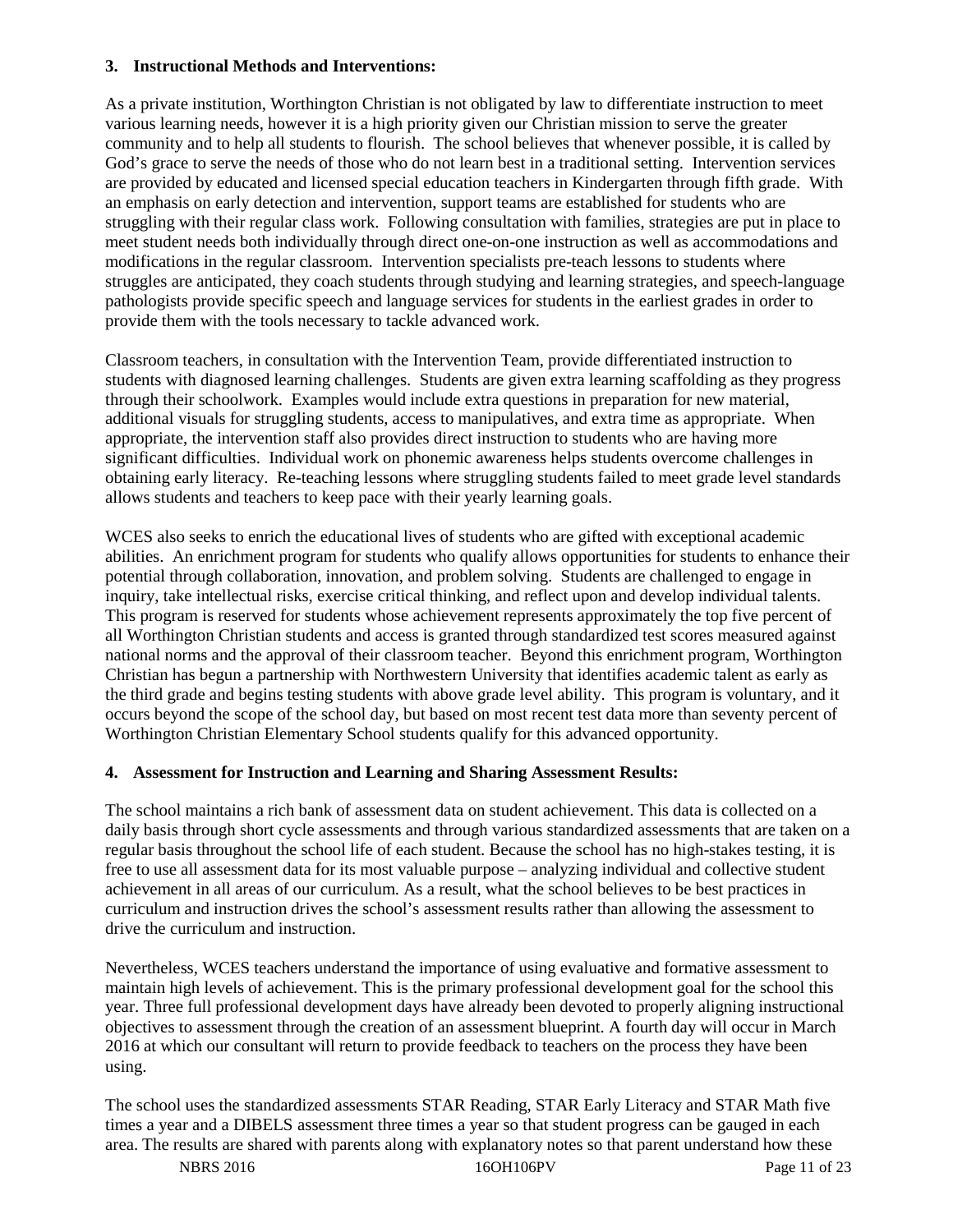normed scores relate to the classroom assessments and report card marks. For students who show slower than expected progress, a plan is made to address the learning gaps. This may include simple classroom accommodations or it could include the school intervention team creating a multi-factored plan to address the student's needs. In the spring, all students take the TerraNova assessment (this spring grades 3-5 will move to the ACT Aspire to align with the middle and high schools in our system.) The results from these are shared with parents and analyzed by teachers. Nearly every subtest on the TerraNova indicates that, not only do WCES students aggregately perform in the top 15% of all schools nationally, they aggregately perform better than their abilities would predict. When conceptual understanding of mathematics showed a consistently lower achievement than computation, the school revised the curriculum to provide for better conceptual understanding. Since this is the first year for this, the school does not have enough standardized data to show achievement gains but short cycle assessments indicate higher levels of understanding.

None of our ethnic subgroups make up more than 10% of our students. Male and female subgroups both show similar levels of achievement.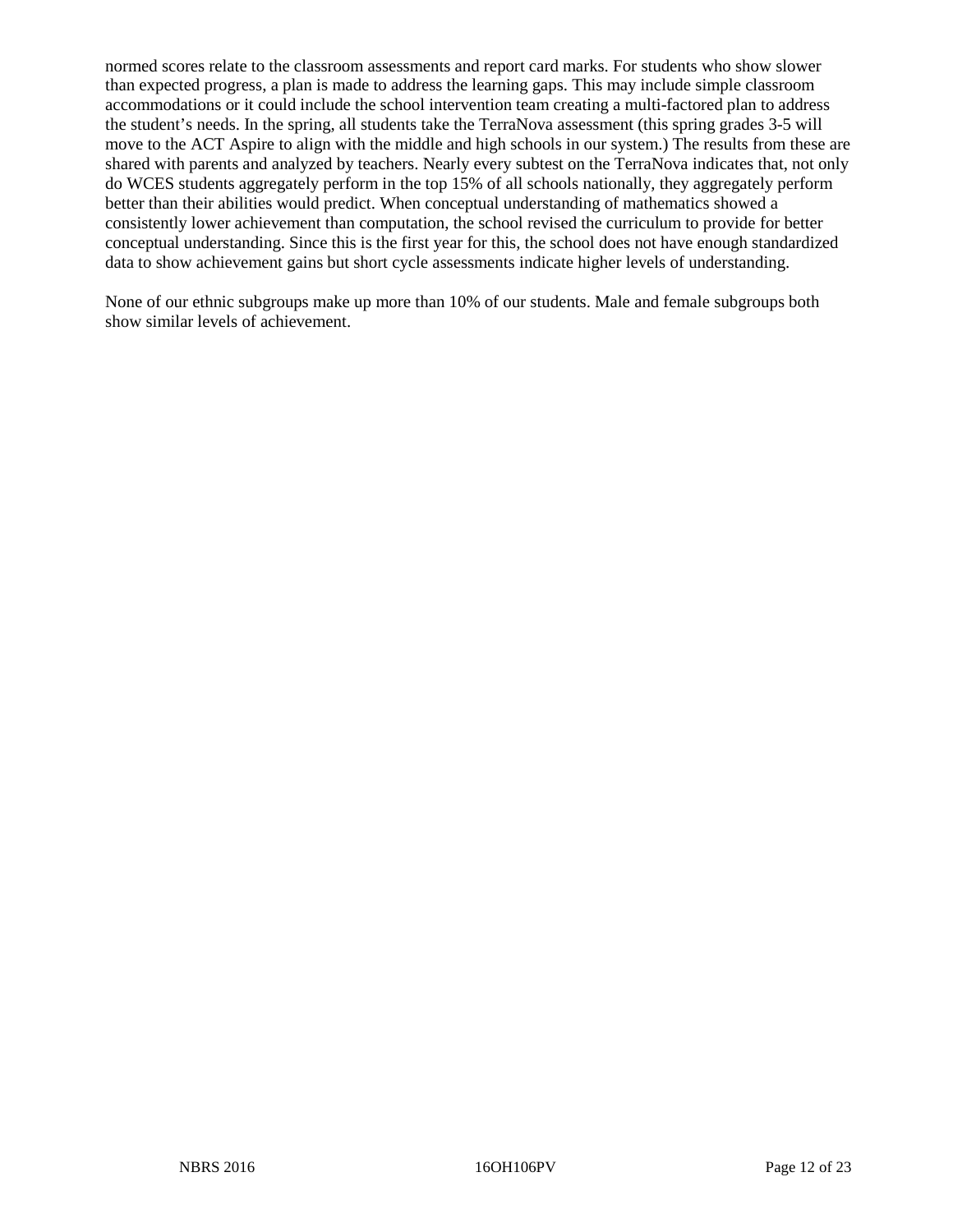#### **1. School Climate/Culture:**

Our school culture is bound up entirely around our mission statement that "Worthington Christian Schools develops the mind of Christ in students through rigorous intellectual, creative and physical pursuits." The school believes that all truth is God's truth and that concept opens up the entire realm of academic study as a means of developing the mind of Christ in our students. Students are regularly reminded that, since God is all-knowing, each time they learn something new their mind becomes more like God's mind. The pursuit of Christian discipleship is the primary motivation for our teaching and learning.

The school places a high value on the nurturing relationship between the teacher and the student. Because teachers share the school's belief that each student bears the Imago Dei, the image of God, the faculty sees this nurturing as a divine responsibility to care for the mind, heart and soul of their students. Teachers will meet in groups to pray for students and their academic, social and personal needs. They also lead the class in prayer for each other on an almost daily basis, building a culture in which students care for each other's needs as well. A safe learning place in which all members of the school value each other and know they are valued is critical to the learning of our students.

The school's faculty is compensated at a considerably lower rate than they would be at area public schools. Salaries average only about 55% of local school districts and the retirement and other benefits are at an even lower percentage. And yet, we have a very small rate of teacher turnover and average about 12 year of experience. The faculty is firmly committed to the mission of the school and is willing to make a financial sacrifice in order to be a part of it. School families recognize this commitment and express gratitude in countless ways. The school sponsors a faculty recognition program called Extra Mile in which colleagues nominate faculty and staff for contributions to the school that go above and beyond expectations. Several dozen nominations are made each month and all are publicly recognized.

#### **2. Engaging Families and Community:**

Without question, the primary means of engaging families and the community is through the shared mission of the school. There is overwhelming support for the mission among our families and it leads to great partnerships with them because all have bought into the purpose of the school.

Because there is an expectation of academic rigor, there is a large emphasis placed on communication of academic and school-wide items. The school uses an online platform known as RenWeb to manage student coursework, homework and grades and allows parents to view these in real time. The school web site is the hub of our communication to families and each week the district publishes The WCS Weekly, and the elementary school publishes A Matter of Principal. Both keep parents informed of school news.

The Parent-Teacher Fellowship (PTF) is a parent-run organization which strengthens the school/family partnership through events such as mentoring of new school parents by returning school parents, hosting events like a school-wide tailgate before a high school athletic event and providing appreciation luncheons for faculty and staff.

The school plans for community engagement through designing service learning opportunities for students. We have nurtured a number of service partnerships with area non-profit organizations. A vital component to our educational philosophy is teaching students that their education is meant to serve a purpose beyond themselves. Each year we commit one full day to students serving the community and these organizations through things like yard clean-up for widows in the neighborhood, making baby blankets for singles moms, writing letters to WWII veterans who taking the Honor Flight to the WWII Memorial in Washington, D.C. or visiting and singing for residents at local nursing homes.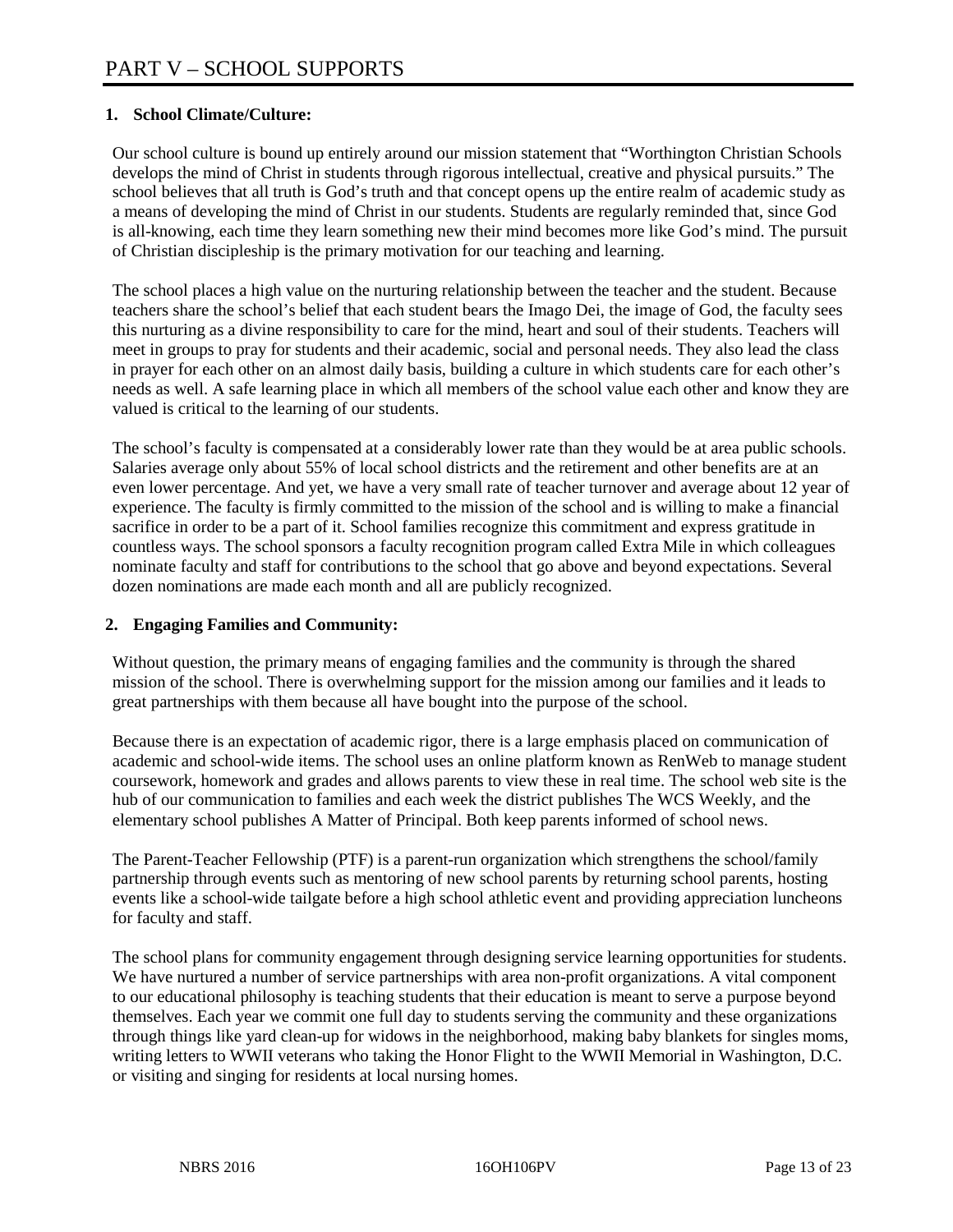#### **3. Professional Development:**

Professional Development at WCES is focused on the growth of the educator with an emphasis on the whole teacher as an influencer of student learning and achievement. Taking adult learning theory into account, the strategy employed by the school seeks to balance the values of educator formation as well as self-direction and critical reflection. The school administration prescribes fifteen hours of faculty development each year for all K-12 faculty. Aligned with the school's mission and vision for quality instruction, the professional development calendar cycles through a four year rotation emphasizing content knowledge in one year, teaching methodology and strategy in a second year, and assessment of student learning in the third year. The fourth year is reserved for topics of special interest or areas needing additional emphasis, such as integrated instruction or promoting critical thinking. Quality educator instruction is sought with an eye toward engaging the teacher-learners in practical and relevant practices that have immediate impact on classroom instruction. Recent faculty development on student assessment included a two day seminar with instruction on Webb's Depth of Knowledge schema. During the training, teachers attached meaningful assessment techniques to their stated curricular learning objectives, thus preparing to return to class with more meaningful assessment strategies.

Beyond the school's prescriptive professional development program worth one continuing education unit, each instructor is required to acquire one additional professional CEU (a minimum of ten instructional hours) per school year. These may be obtained through any number of means. Teachers attend conferences such as the National Council of Teachers of Mathematics national convention or the Ohio Music Educators Association professional conference. These conferences enable teachers to gain insight from experts in their specific field as to the strategies that best promote student learning. WCES also provides rotating five-hour courses that are led by the administration or select members of the teaching faculty who have exhibited particular expertise as instructional leaders. These courses are voluntary, and teachers may select from a variety of options. Recent classes have included: teaching Singapore Math, book discussions on grading strategies, and courses on integrating faith and learning. Many other topics are offered as well, all with an eye toward a strategy of teachers engaging their own practice through critical reflection. Finally, teaching faculty may pursue graduate school. The school provides tuition reimbursement for teachers who are actively enrolled in an approved and relevant graduate school program. Depending on the individual pursuing the advanced degree and his or her background and needs, the right graduate school education may prompt the specific learning outcomes that are desired as a growing member of the faculty at WCES, and ultimately lead to greater gains in student learning.

### **4. School Leadership:**

School leadership begins with the Worthington Christian Schools Board of Directors, which is responsible for the policy governance of the school. Under the board, the head of school is responsible for the executive functions of the school. The primary role of the head is to direct the school's strategic planning and implementation. An important component of that is to lead the elementary school principal and academic dean in developing a rigorous academic program.

The academic dean is responsible for the school's curriculum development and implementation. The dean directs each discipline's department chair in the regular review of all curriculum and supporting materials to ensure standards and instructional alignment and developmentally appropriate rigor. The department chair leads the faculty curriculum committee for each discipline. Each year, one to two disciplines complete the extensive process of review, revision and implementation of learning standards and objectives. The cycle for the entire academic program completes every five years. The dean is also responsible for the faculty's professional development. The dean designs a school-wide professional development plan in which all faculty participate. This includes setting both school-wide and individual goals for growth. The dean has instituted a Professional Development Academy in the school that provides targeted, ongoing training for teachers on key areas identified by the faculty and administration.

The principal provides supervision and leadership to the faculty. This person observes and coaches each faculty member on the school's Four Pillars of Effective Christian School Teaching. This model, developed by school administration, places Content Knowledge, Instruction Methods, Student Assessment and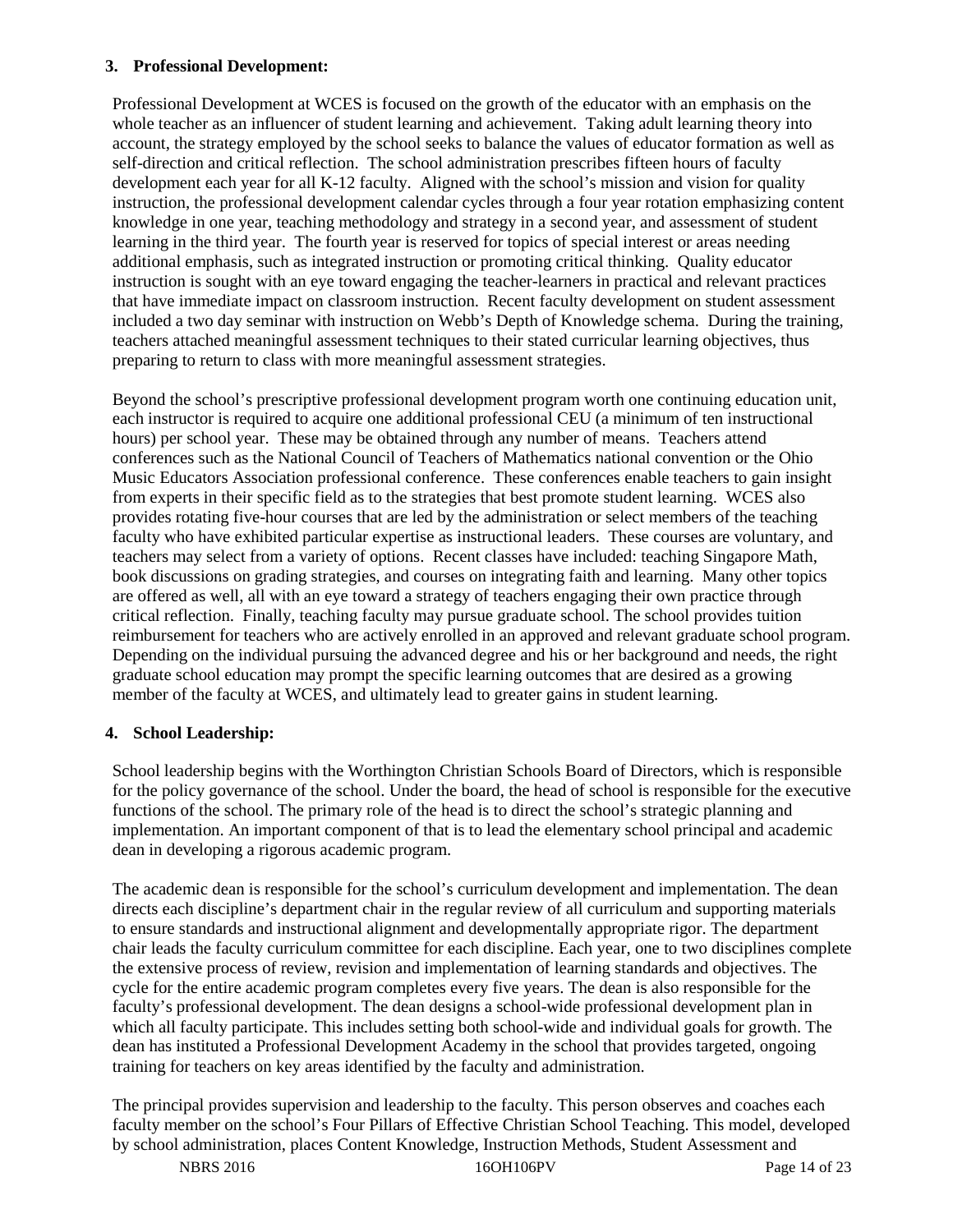Professional Development, all framed by a theological understanding of the world, at the core of effective instruction. The principal uses a variety of tools to analyze the school's teaching effectiveness. These include classroom observation, data from evaluations, parent and faculty feedback and student success after they leave the elementary school. School-wide and individual coaching are based upon this analysis.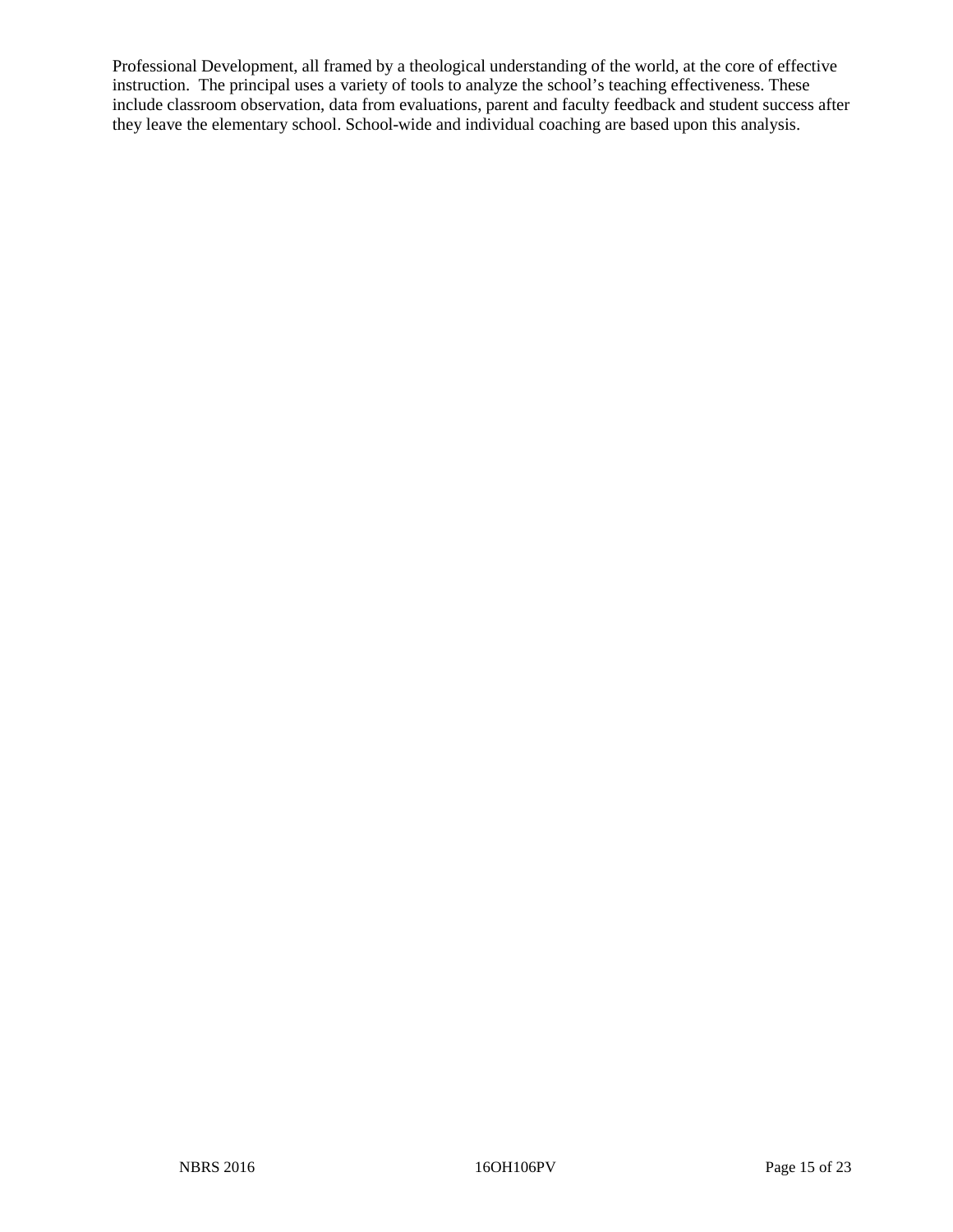Worthington Christian Schools believes that the primary problem in contemporary American schooling is the lack of a shared narrative that holds all learning together and gives it meaning and purpose. Without this shared narrative, learning and knowledge become fragmented and the ability to integrate across disciplines and experiences becomes an impossible task. Worthington Christian Elementary School's greatest practice is the dogged determination to keep the Christian narrative at the center of its mission, instruction, operations and community. Doing this does not result in a loss of diversity, but it provides a unity within the school's diversity; a unity without which the diversity the school enjoys has no real meaning.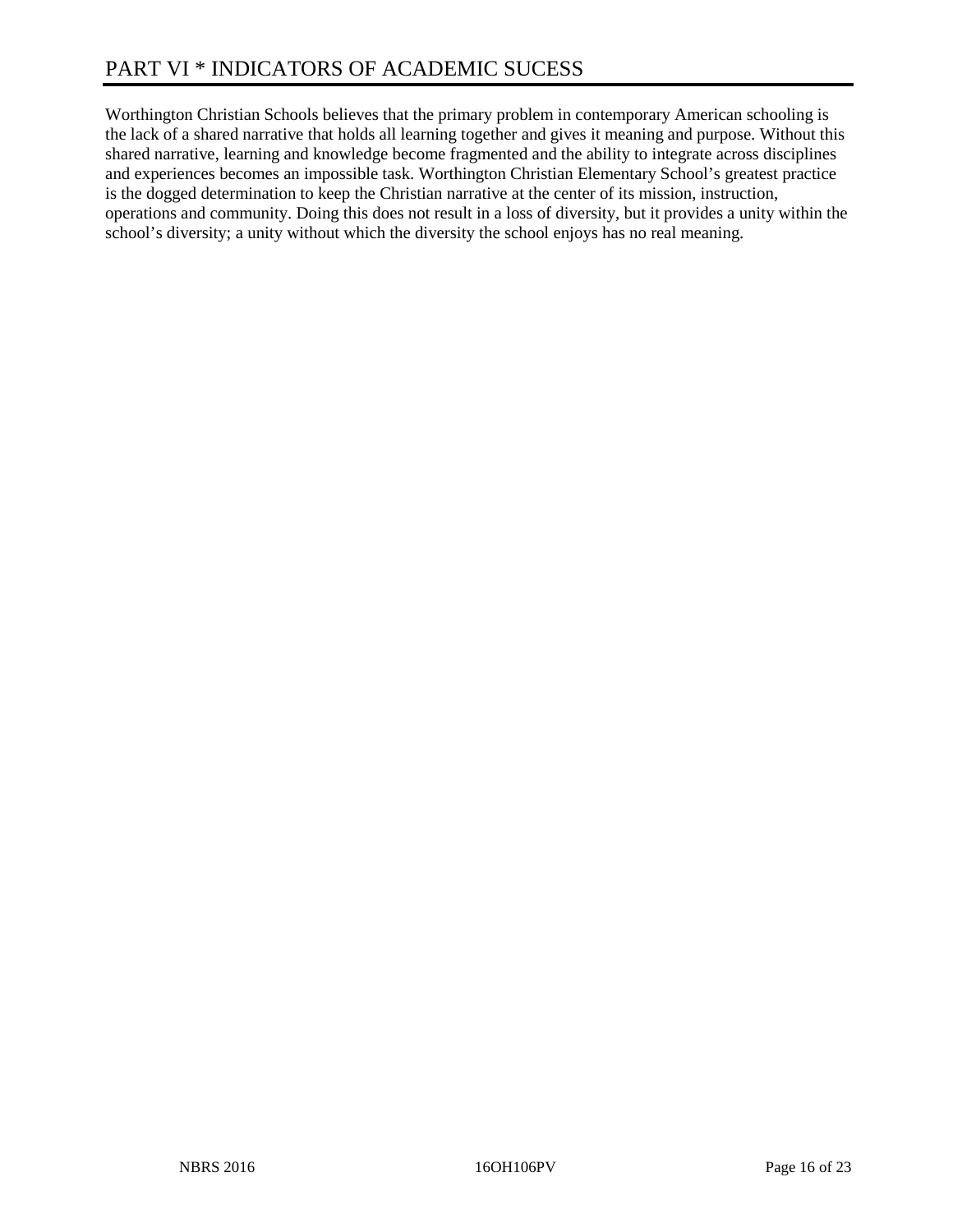# PART VII - NON-PUBLIC SCHOOL INFORMATION

1. Non-public school association(s): Christian

Identify the religious or independent associations, if any, to which the school belongs. Select the primary association first.

| 2. | Does the school have nonprofit, tax-exempt $(501(c)(3))$ status?                                       | Yes X  | No. |
|----|--------------------------------------------------------------------------------------------------------|--------|-----|
| 3. | What is the educational cost per student?<br>(School budget divided by enrollment)                     | \$7517 |     |
| 4. | What is the average financial aid per student?                                                         | \$1176 |     |
| 5. | What percentage of the annual budget is devoted to<br>scholarship assistance and/or tuition reduction? | 26%    |     |
| 6. | What percentage of the student body receives<br>scholarship assistance, including tuition reduction?   | 48%    |     |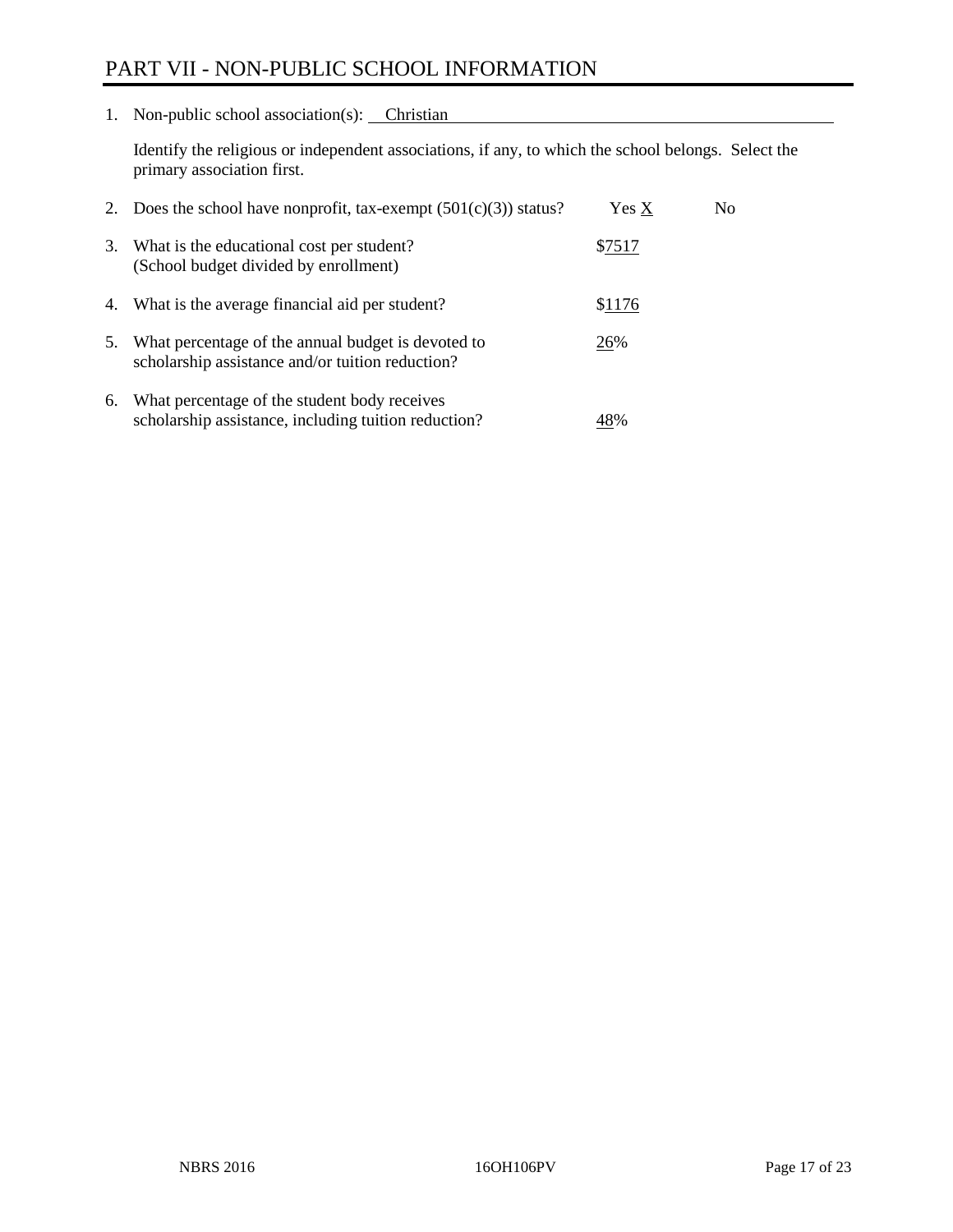| <b>Subject:</b> Math              | <b>Test:</b> TerraNova 3         |
|-----------------------------------|----------------------------------|
| Grade: 3                          | <b>Edition/Publication Year:</b> |
|                                   | 2008                             |
| <b>Publisher: CTB/McGraw-Hill</b> | Scores are reported here as:     |
|                                   | Percentiles                      |

| School Year                                | 2014-2015 |
|--------------------------------------------|-----------|
| Testing month                              | Apr       |
| <b>SCHOOL SCORES</b>                       |           |
| <b>Average Score</b>                       | 70        |
| Number of students tested                  | 56        |
| Percent of total students tested           | 100       |
| Number of students alternatively assessed  |           |
| Percent of students alternatively assessed | $\theta$  |
| <b>SUBGROUP SCORES</b>                     |           |
| 1. Other 1                                 |           |
| <b>Average Score</b>                       |           |
| Number of students tested                  |           |
| 2. Other 2                                 |           |
| <b>Average Score</b>                       |           |
| Number of students tested                  |           |
| 3. Other 3                                 |           |
| <b>Average Score</b>                       |           |
| Number of students tested                  |           |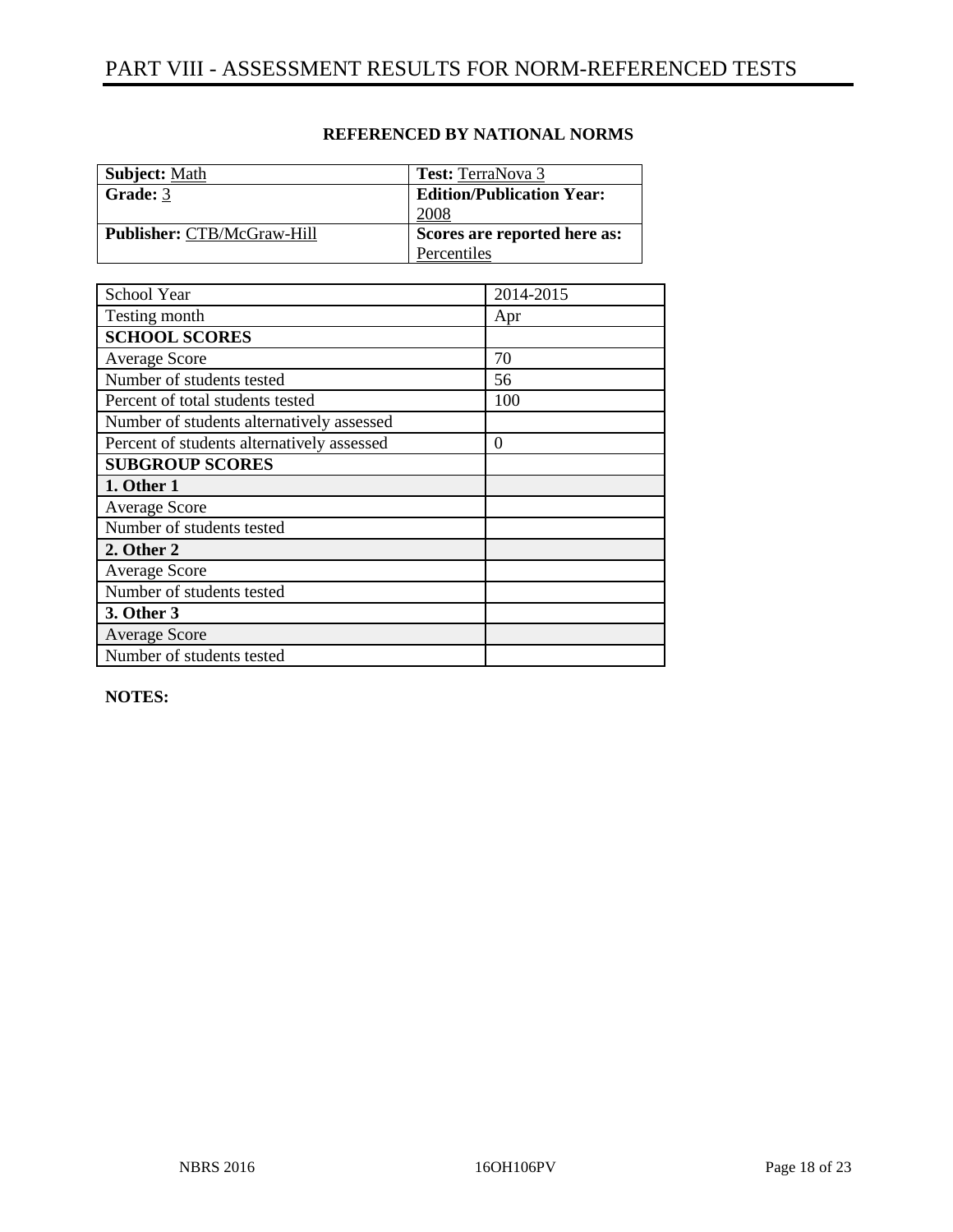| <b>Subject: Math</b>              | <b>Test:</b> TerraNova 3         |
|-----------------------------------|----------------------------------|
| Grade: 4                          | <b>Edition/Publication Year:</b> |
|                                   | 2008                             |
| <b>Publisher: CTB/McGraw-Hill</b> | Scores are reported here as:     |
|                                   | Percentiles                      |

| School Year                                | 2014-2015        |
|--------------------------------------------|------------------|
| Testing month                              | Apr              |
| <b>SCHOOL SCORES</b>                       |                  |
| <b>Average Score</b>                       | 72.5             |
| Number of students tested                  | 51               |
| Percent of total students tested           | 100              |
| Number of students alternatively assessed  |                  |
| Percent of students alternatively assessed | $\boldsymbol{0}$ |
| <b>SUBGROUP SCORES</b>                     |                  |
| 1. Other 1                                 |                  |
| Average Score                              |                  |
| Number of students tested                  |                  |
| 2. Other 2                                 |                  |
| <b>Average Score</b>                       |                  |
| Number of students tested                  |                  |
| 3. Other 3                                 |                  |
| <b>Average Score</b>                       |                  |
| Number of students tested                  |                  |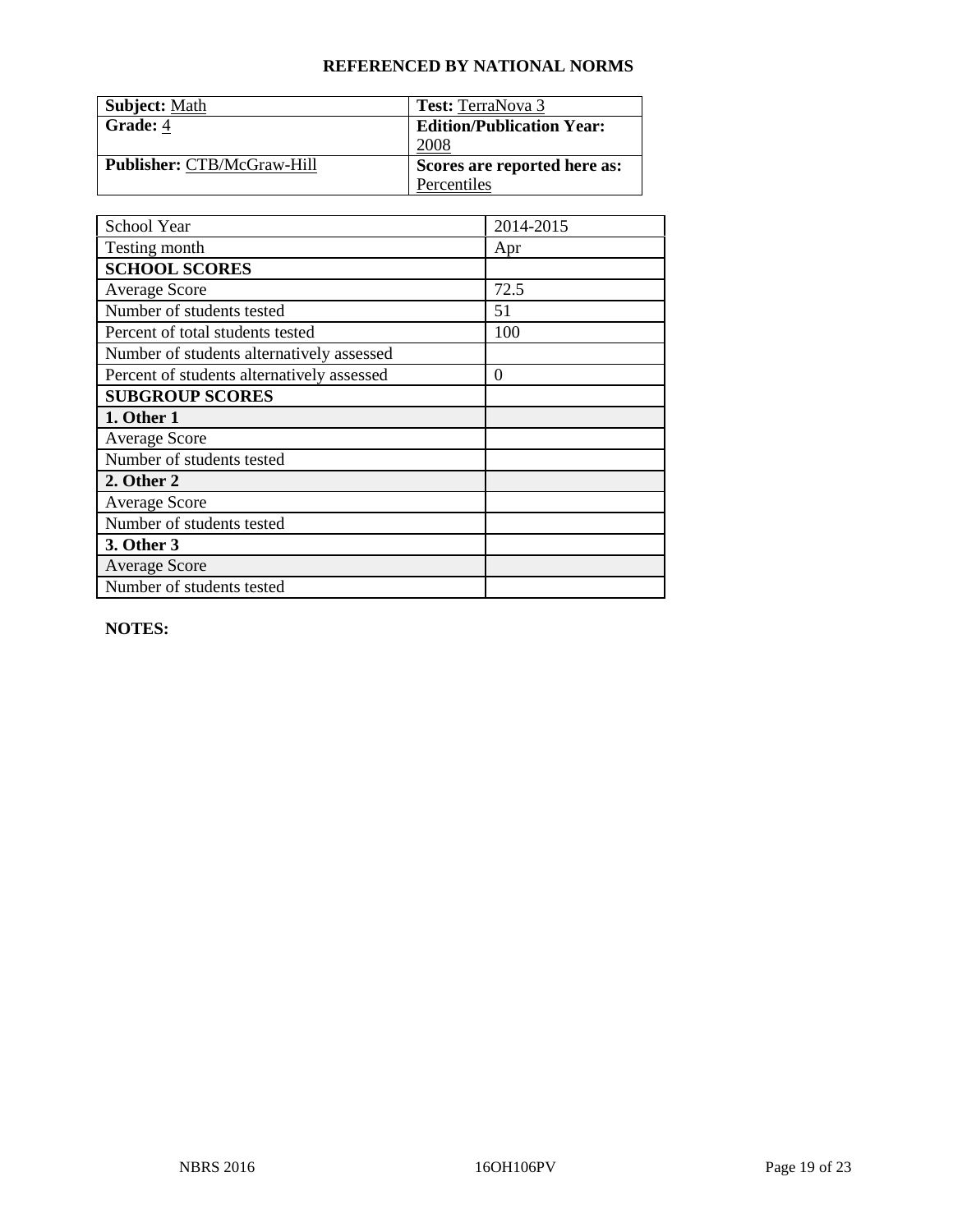| <b>Subject: Math</b>              | <b>Test:</b> TerraNova 3         |
|-----------------------------------|----------------------------------|
| Grade: 5                          | <b>Edition/Publication Year:</b> |
|                                   | 2008                             |
| <b>Publisher: CTB/McGraw-Hill</b> | Scores are reported here as:     |
|                                   | Percentiles                      |

| School Year                                | 2014-2015        |
|--------------------------------------------|------------------|
| Testing month                              | Apr              |
| <b>SCHOOL SCORES</b>                       |                  |
| <b>Average Score</b>                       | 76.6             |
| Number of students tested                  | 60               |
| Percent of total students tested           | 100              |
| Number of students alternatively assessed  |                  |
| Percent of students alternatively assessed | $\boldsymbol{0}$ |
| <b>SUBGROUP SCORES</b>                     |                  |
| 1. Other 1                                 |                  |
| <b>Average Score</b>                       |                  |
| Number of students tested                  |                  |
| 2. Other 2                                 |                  |
| <b>Average Score</b>                       |                  |
| Number of students tested                  |                  |
| 3. Other 3                                 |                  |
| <b>Average Score</b>                       |                  |
| Number of students tested                  |                  |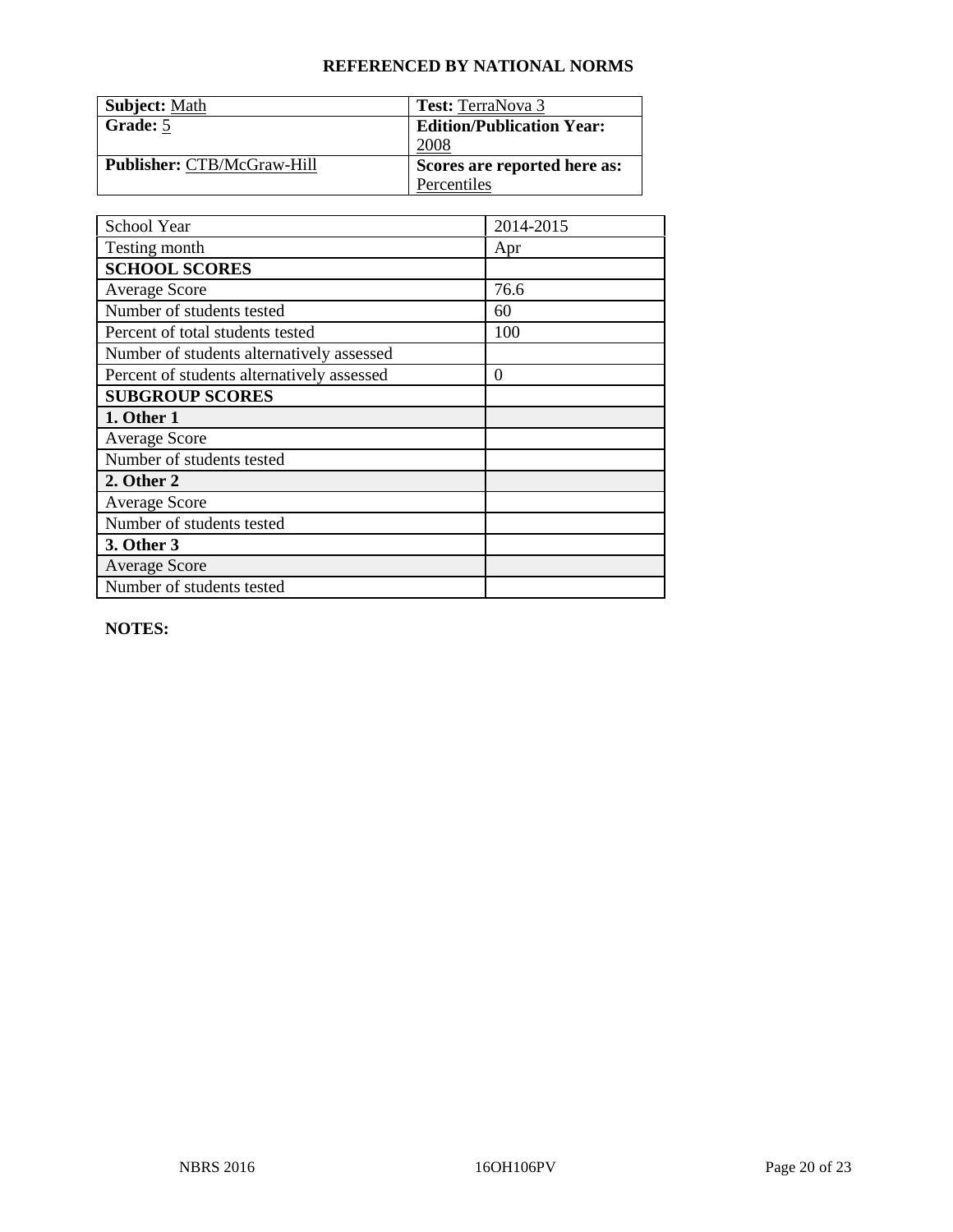| <b>Subject: Reading/ELA</b>       | <b>Test:</b> TerraNova 3         |
|-----------------------------------|----------------------------------|
| Grade: 3                          | <b>Edition/Publication Year:</b> |
|                                   | 2008                             |
| <b>Publisher: CTB/McGraw-Hill</b> | Scores are reported here as:     |
|                                   | Percentiles                      |

| School Year                                | 2014-2015 |
|--------------------------------------------|-----------|
| Testing month                              | Apr       |
| <b>SCHOOL SCORES</b>                       |           |
| <b>Average Score</b>                       | 74.5      |
| Number of students tested                  | 56        |
| Percent of total students tested           | 100       |
| Number of students alternatively assessed  |           |
| Percent of students alternatively assessed |           |
| <b>SUBGROUP SCORES</b>                     |           |
| 1. Other 1                                 |           |
| <b>Average Score</b>                       |           |
| Number of students tested                  |           |
| 2. Other 2                                 |           |
| <b>Average Score</b>                       |           |
| Number of students tested                  |           |
| 3. Other 3                                 |           |
| <b>Average Score</b>                       |           |
| Number of students tested                  |           |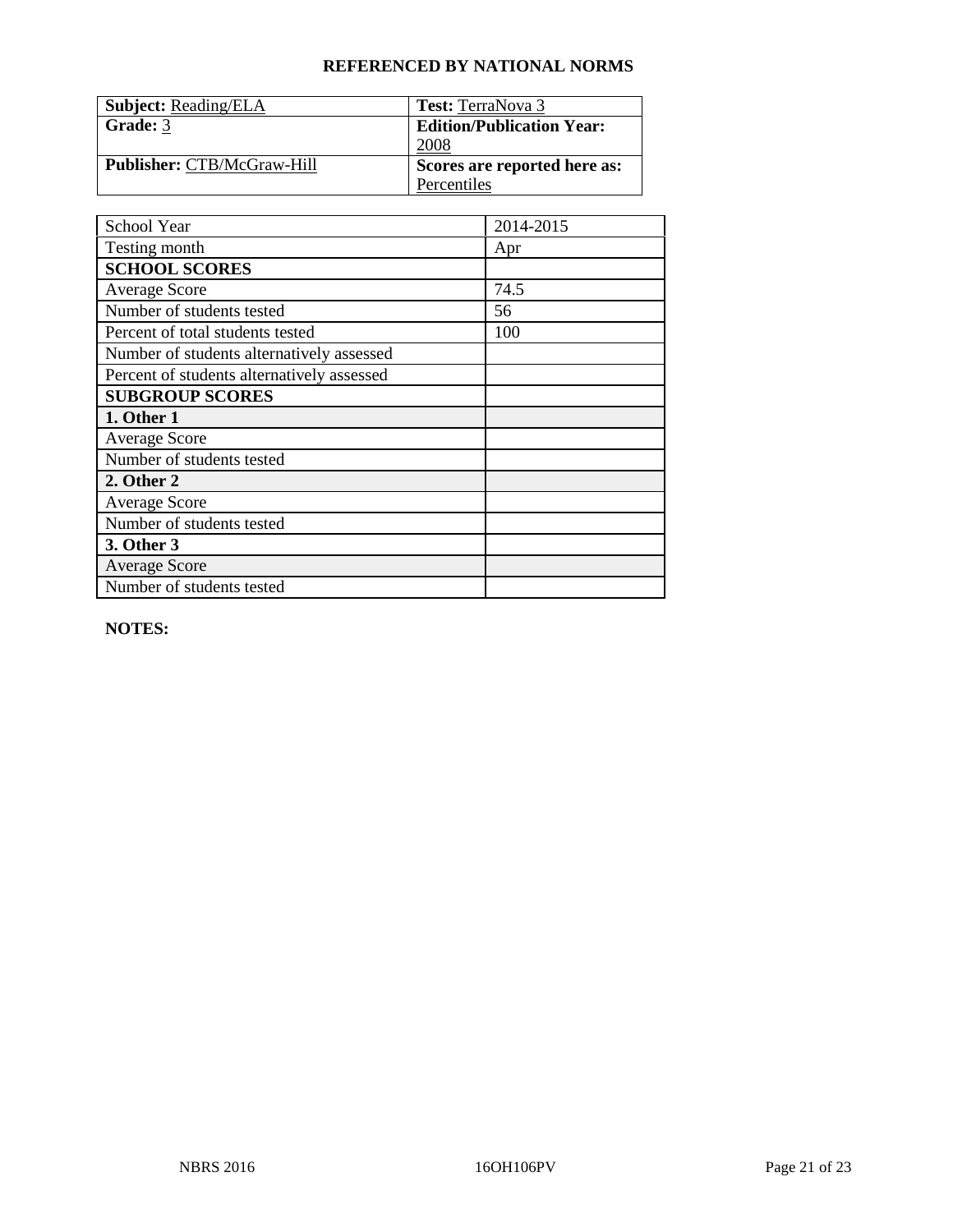| <b>Subject: Reading/ELA</b>       | <b>Test:</b> TerraNova 3         |
|-----------------------------------|----------------------------------|
| Grade: 4                          | <b>Edition/Publication Year:</b> |
|                                   | 2008                             |
| <b>Publisher: CTB/McGraw-Hill</b> | Scores are reported here as:     |
|                                   | Percentiles                      |

| School Year                                | 2014-2015        |
|--------------------------------------------|------------------|
| Testing month                              | Apr              |
| <b>SCHOOL SCORES</b>                       |                  |
| <b>Average Score</b>                       | 84               |
| Number of students tested                  | 50               |
| Percent of total students tested           | 98               |
| Number of students alternatively assessed  |                  |
| Percent of students alternatively assessed | $\boldsymbol{0}$ |
| <b>SUBGROUP SCORES</b>                     |                  |
| 1. Other 1                                 |                  |
| Average Score                              |                  |
| Number of students tested                  |                  |
| 2. Other 2                                 |                  |
| <b>Average Score</b>                       |                  |
| Number of students tested                  |                  |
| 3. Other 3                                 |                  |
| <b>Average Score</b>                       |                  |
| Number of students tested                  |                  |